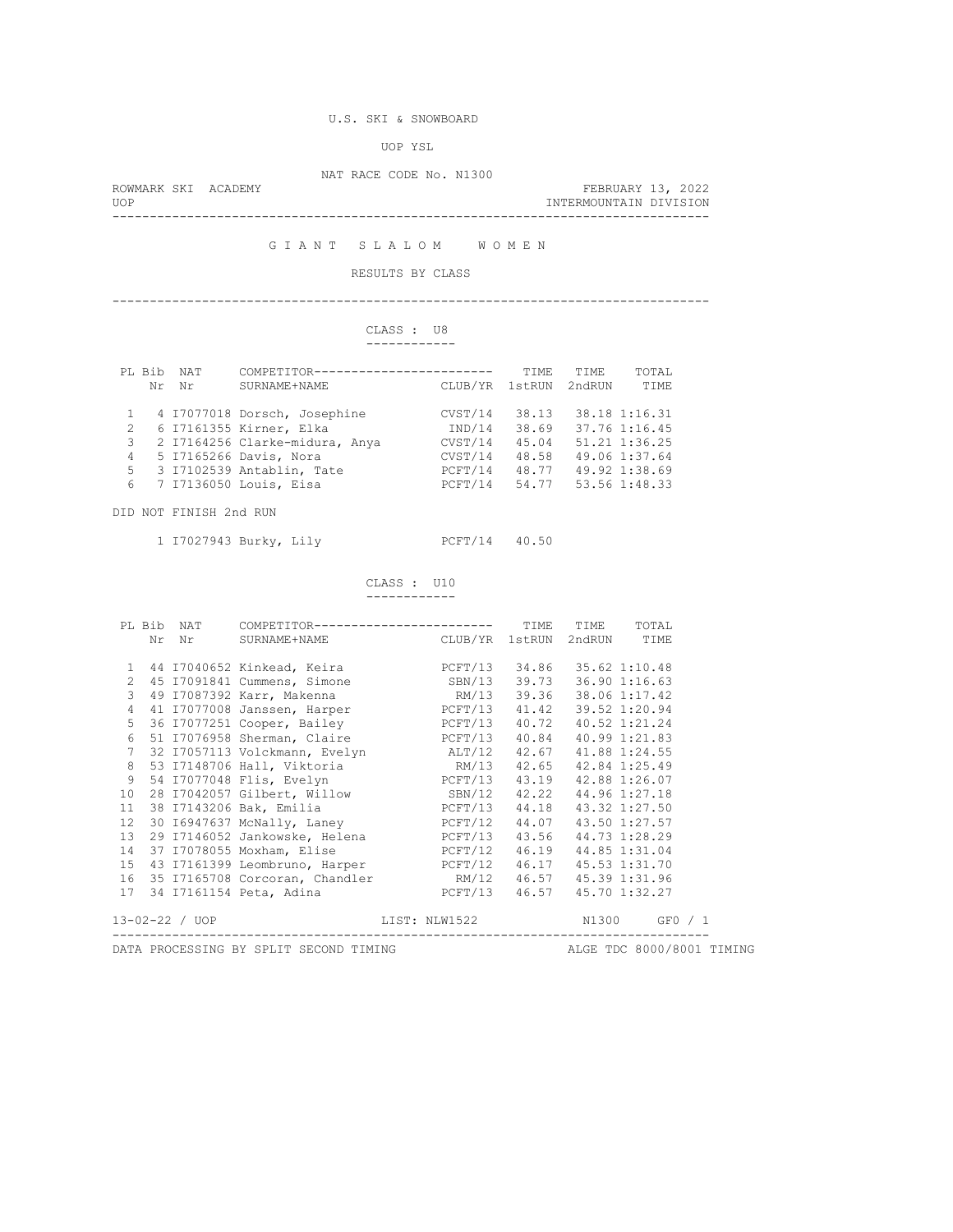### UOP YSL

# NAT RACE CODE No. N1300

|     | ROWMARK SKI ACADEMY | FEBRUARY 13, 2022      |  |
|-----|---------------------|------------------------|--|
| UOP |                     | INTERMOUNTAIN DIVISION |  |
|     |                     |                        |  |

 CLASS : U10 ------------

| PL Bib                                                             | NAT | COMPETITOR------------------------                                                                                                                                                                                                                                                                                                        | CLUB/YR                                                                                                         | TTME.                                                                         | TTME.                                          | TOTAL                                                                                                                                                 |
|--------------------------------------------------------------------|-----|-------------------------------------------------------------------------------------------------------------------------------------------------------------------------------------------------------------------------------------------------------------------------------------------------------------------------------------------|-----------------------------------------------------------------------------------------------------------------|-------------------------------------------------------------------------------|------------------------------------------------|-------------------------------------------------------------------------------------------------------------------------------------------------------|
| Nr                                                                 | Nr  | SURNAME+NAME                                                                                                                                                                                                                                                                                                                              |                                                                                                                 | 1stRUN                                                                        | 2ndRUN                                         | TTMF.                                                                                                                                                 |
| 18<br>19<br>20<br>21<br>22.2<br>23<br>2.4<br>25<br>26<br>27<br>2.8 |     | 27 I7005119 Spitzberg, Simmone<br>33 I7131594 Levy, Leah<br>46 I7129595 Wolf, Clara<br>52 I7164454 Schmidt, Isabel<br>48 I7106723 Kleiner, Lucille<br>42 I7089877 Salmon Garbett, Emi<br>31 I7138712 Marcano, Daisy<br>50 I7148179 Ogden, Nevaeh<br>47 I7143307 Hollevoet, Harper<br>40 I7165927 Cannon, Nora<br>39 I7166486 Scott, Alice | PCFT/12<br>PCFT/13<br>SBN/12<br>PCFT/13<br>CVST/13<br>RM/12<br>SBN/13<br>PCFT/13<br>PCFT/13<br>CVST/13<br>RM/13 | 46.73<br>49.60<br>48.54<br>49.96<br>48.35<br>51.86<br>51.22<br>51.53<br>49.58 | 54.10 1:04.55 1:58.65<br>58.62 1:00.91 1:59.53 | 45.97 1:32.70<br>45.15 1:34.75<br>47.57 1:36.11<br>47.34 1:37.30<br>50.20 1:38.55<br>49.28 1:41.14<br>50.16 1:41.38<br>53.90 1:45.43<br>56.27 1:45.85 |

CLASS : U12

------------

|                 |    | PL Bib NAT            | COMPETITOR------------------------                                                                                                                 |                           | TIME | TIME | TOTAL |
|-----------------|----|-----------------------|----------------------------------------------------------------------------------------------------------------------------------------------------|---------------------------|------|------|-------|
|                 | Nr | Nr                    | SURNAME+NAME CLUB/YR 1stRUN 2ndRUN                                                                                                                 |                           |      |      | TIME  |
|                 |    |                       |                                                                                                                                                    |                           |      |      |       |
| $\mathbf{1}$    |    |                       | 74 I6853774 Rankin, Zoe                                                                                                                            | RM/11 34.35 33.89 1:08.24 |      |      |       |
| 2               |    |                       | 70 I7047422 Jenson, Harper RM/11 34.72 34.36 1:09.08                                                                                               |                           |      |      |       |
| 3               |    |                       | 62 16958483 August, Addison NM/10 35.64 34.56 1:10.20                                                                                              |                           |      |      |       |
| $\overline{4}$  |    |                       | 56 X7146649 Kaukab, Yasmeen SBN/11 35.00 35.23 1:10.23                                                                                             |                           |      |      |       |
| 5               |    |                       | 71 16980712 Hanlon, Gabrielle MM/11 35.09 35.76 1:10.85                                                                                            |                           |      |      |       |
| 6               |    |                       | 57 16915656 McLoughlin, Seda ALT/11 36.94 34.99 1:11.93                                                                                            |                           |      |      |       |
| $7\overline{ }$ |    |                       | SBN/10 36.40 36.05 1:12.45<br>63 I7024596 Baker, Picabo                                                                                            |                           |      |      |       |
| 8               |    |                       | 69 I7075115 Lambert, Harper (CVST/10 37.91 37.10 1:15.01)                                                                                          |                           |      |      |       |
| $\overline{9}$  |    |                       | 55 17147107 Wucetich, Elle MM/11 39.06 36.49 1:15.55                                                                                               |                           |      |      |       |
| 10              |    |                       | 60 I7087405 Price, Chesney PCFT/10 38.02 38.66 1:16.68                                                                                             |                           |      |      |       |
| 11              |    |                       | 67 17090588 Chen, Evelyn                 RM/10   38.76   38.25 1:17.01       58 17141347 Fallis, Ruby               SBN/10   42.43   40.07 1:22.50 |                           |      |      |       |
| 12 <sup>°</sup> |    |                       |                                                                                                                                                    |                           |      |      |       |
| 13              |    |                       |                                                                                                                                                    |                           |      |      |       |
| 14              |    |                       |                                                                                                                                                    |                           |      |      |       |
| 15              |    |                       | 59 I7084816 Shirazi, Sophie SBN/10 50.02 48.50 1:38.52                                                                                             |                           |      |      |       |
| 16              |    |                       | 68 I7078004 Kleiner, Sophia             CVST/10 50.82 48.86 1:39.68                                                                                |                           |      |      |       |
|                 |    |                       |                                                                                                                                                    |                           |      |      |       |
|                 |    | DID NOT START 1st RUN |                                                                                                                                                    |                           |      |      |       |
|                 |    |                       |                                                                                                                                                    |                           |      |      |       |
|                 |    |                       | 64 16960406 Galen, Dylan                                                                                                                           | RM/10                     |      |      |       |
|                 |    |                       |                                                                                                                                                    |                           |      |      |       |
|                 |    |                       |                                                                                                                                                    |                           |      |      |       |

| $13 - 02 - 22 / UOP$                   |  |  | LIST: NLW1522 |  | N1300 GFO / 2             |  |
|----------------------------------------|--|--|---------------|--|---------------------------|--|
| DATA PROCESSING BY SPLIT SECOND TIMING |  |  |               |  | ALGE TDC 8000/8001 TIMING |  |